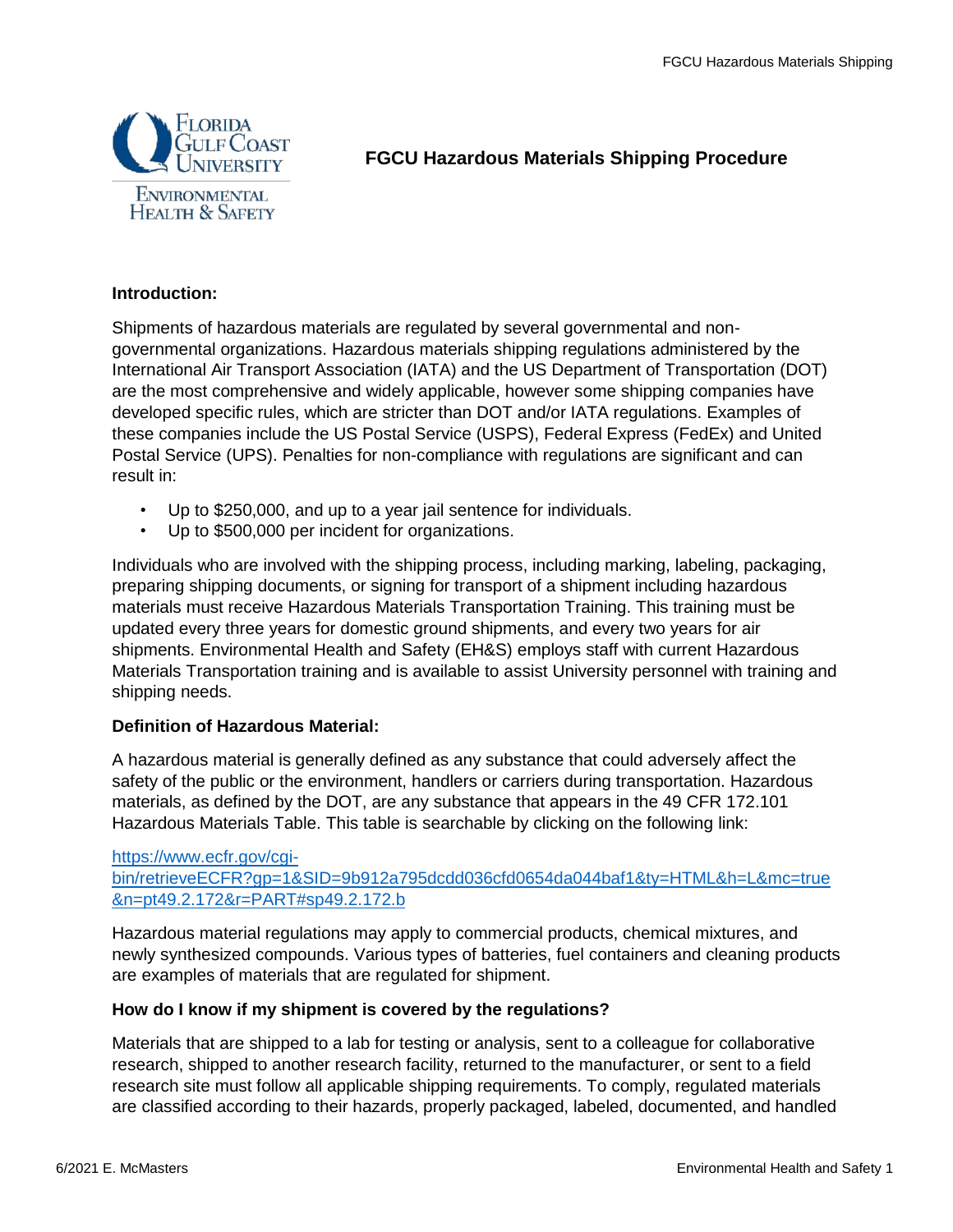by trained employees. Consult EH&S (239-590-1414) before shipping any chemical, biological, or radiological material.

Common hazardous materials in shipping include:

- laboratory chemicals
- radioactive materials
- compressed gases
- biological materials
- specimens
- instruments that contain hazardous materials

\*Note- If you are shipping a hazardous material that is a commercially available product, it may be more cost-effective to purchase the material at the location to which you wish to ship it. For example, if you are planning field-work which requires the use of hazardous chemicals, you may find it easiest to have a vendor ship the chemicals directly to (or near) the location where you will be working.

#### **General Requirements**

- All hazardous materials must be sent and packaged by an FGCU employee.
- All shipments of hazardous materials to non-FGCU locations must be done by licensed commercial carriers subject to the hazardous materials regulatory requirements of 49 CFR Parts 171-180.
- Hazardous materials shipments by air have more restrictions than ground shipments. They should be avoided when feasible. EH&S may assist as a technical consultant for air shipments to the extent possible given proper notification. Depending on the type and quantity of material you are shipping, special packaging requirements may require you to contract directly with a vendor that specializes in turnkey hazardous materials shipping.

#### **Procedures for Preparing Hazardous Materials for Shipment**

Following these procedures will help to ensure that your package will arrive at its destination on time and intact. More importantly, it will ensure that everyone involved in the transport of the material will know what it is and how to safely handle it.

It is recommended that you submit your shipping request well in advance of the shipping date to avoid delays.

- 1. **Obtain required training.** Hazardous Materials Shipping Awareness is available on Canvas for FGCU.
- 2. **Contact the FGCU Research Compliance Coordinator for an Export Controls assessment of all international shipments.** An International Shipping form will need to be completed.
- 3. **Complete the online Domestic Shipping form** for Postal Services, if not shipping to an international address.
- 4. **Collect hazard information on the material to be shipped.** For chemicals, a safety data sheet must be included with the shipment.